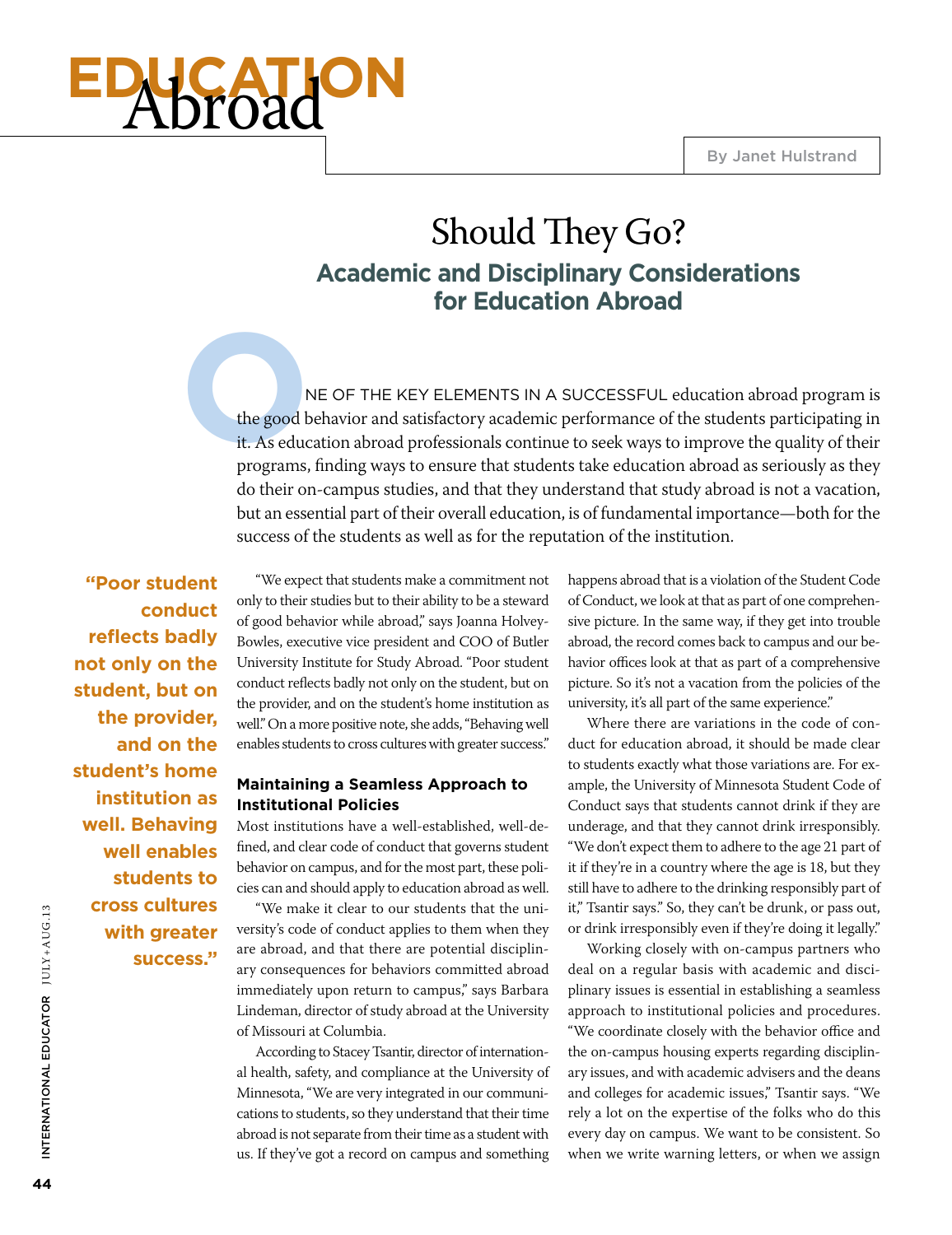## **Best Practice Tips**

- Work with on-campus partners to identify students with academic or disciplinary issues that should be addressed prior to education abroad.
- Work closely with campus partners to understand, and then maintain, a seamless approach to academic and disciplinary policies for students abroad.
- Be clear in conveying policies, rules and expectations to students, as well as the with them.

shutterstock

SHUTTERSTOCK

disciplinary sanctions, we're always going back to them, to verify that it seems like the right approach, that we're wording things appropriately, because they're doing this every day. They're up to date on best practices, and they know just how to approach the situation. We could never do this without a very close collaborative relationship with those folks here."

#### **Disciplinary Issues**

It's not only the good name of institutions that is at stake when it comes to student behavior abroad.

"Student disciplinary issues present risk exposure for study abroad programs and institutions," says Joe Brockington, associate provost for international programs at Kalamazoo College. "For an institution to knowingly send a miscreant overseas is an invitation for a plaintiff's attorney to seek enormous damages if the miscreant injures someone, on the program or off. And FER-PA is not an excuse for not knowing."

"We added a proactive disciplinary records review a few years ago," says Tsantir. "We were starting to see a trend where a disciplinary case would arise on study abroad,

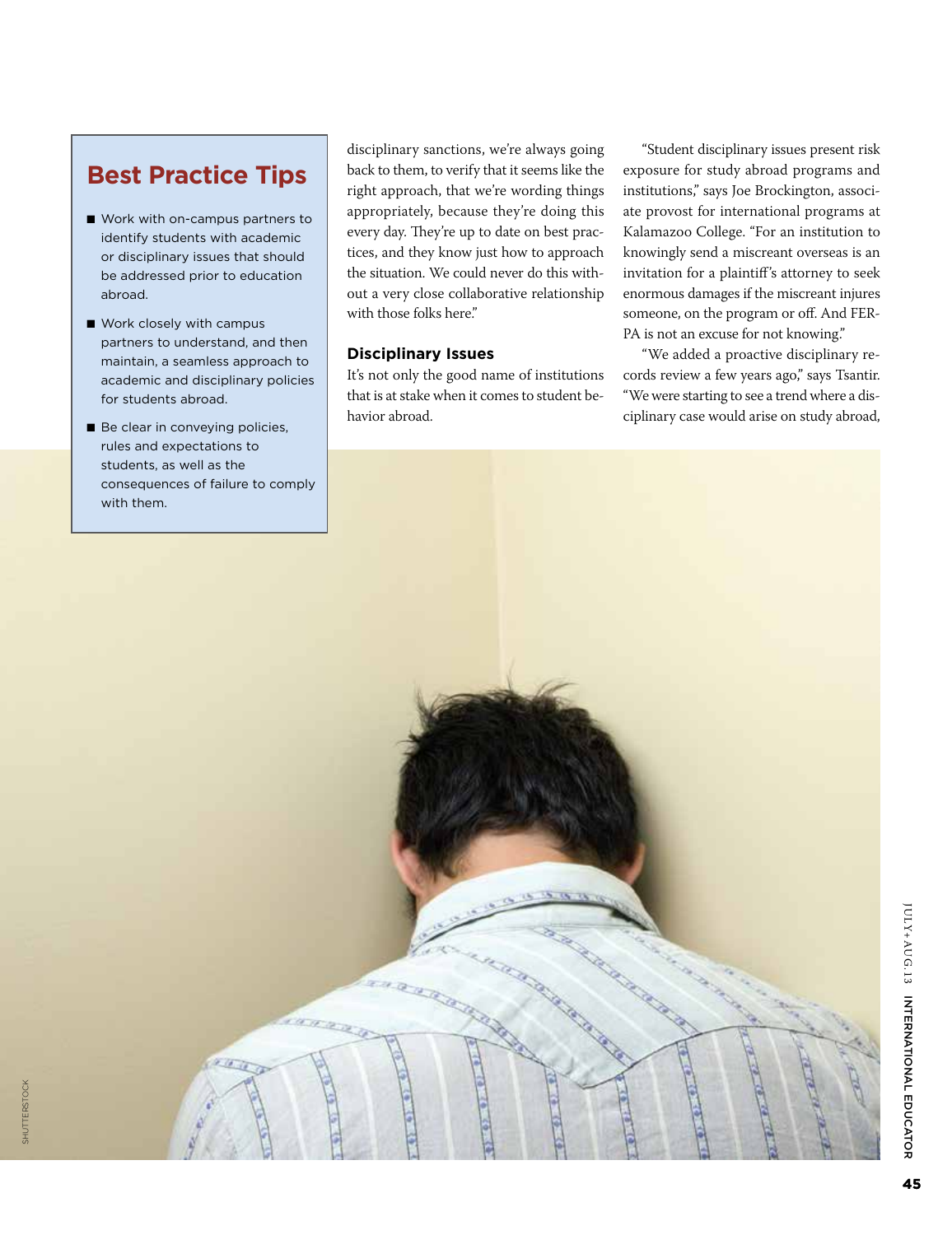and when we would start to work with our partners on campus to follow up on the incident, we would find out that the student was a known entity on campus. That prompted us to think we could be a lot more proactive about this kind of thing. So we added a preconfirmation review of the student's disciplinary record. This has allowed us to have really targeted and informed discussions about behavior and expectations abroad with students. It's not about preventing students from having future opportunities. It's about helping them to have future opportunities, and helping them learn."

At the University of Missouri, reviewing students' disciplinary standing in conjunction with the division of student affairs prior to education abroad has been standard procedure for the past 12 years. As part of the application process, students sign a waiver stating that they understand that their disciplinary records will be reviewed as part of the education abroad application process, and giving their permission for the study abroad office to review these records.

Not surprisingly, many behavioral incidents involve alcohol use.

"The primary issues I find when reviewing students' campus disciplinary records are related to underage drinking and driving while intoxicated," says Lindeman. "Our student affairs division provides outstanding educational programming to students who are on disciplinary probation for underage alcohol use and/or abuse. In most cases, we put students who have committed offenses of this type on notice by having them sign a behavioral contract prior to their participation in an education abroad program. The contract clearly states that if the violation that has occurred on campus is repeated abroad, the student will be dismissed from the program, and must return home at his or her own expense. We tell students that we have never had a student violate a behavioral contract and that we do not expect them to be the first. So far, students have adhered to the conditions of these contracts."

"We regularly look at student disciplinary files, with the proper releases from the students, and the agreement of the dean of students, especially when students indicate

## **FERPA and Study Abroad**

OES FERPA PROHIBIT campus officials from sharing academic<br>and disciplinary information about students with education abre<br>associate provost for international programs at Kalamazoo College. "A co and disciplinary information about students with education abroad administrators and advisers? Definitely not, says Joe Brockington, associate provost for international programs at Kalamazoo College. "A common scenario is that a study abroad office requests student conduct information from the dean of students office, and is told that the information is private and will not be shared. The study abroad office may not know that FERPA does not apply to this situation under the educational need to know clause," he explains.

In fact, it is important that this kind of sharing be done so that institutions can ensure that they do not unknowingly send students abroad who are likely to cause problems for the program, the faculty and students on the program, and ultimately for the institution.

Indeed, "school officials with legitimate educational interest" is the very first category listed in which student information can be released without the consent of the student: https://www.ed.gov/policy/gen/guid/fpco/ferpa/index. html.

Many schools choose to have students sign a release or FERPA waiver, stating that they know that their disciplinary records may be reviewed in the process of evaluation for education abroad. While this is not required by FERPA, it is a way of encouraging students to disclose any academic or disciplinary issues that may be on their records, and to work cooperatively, openly, and honestly with school officials as they make their plans for education abroad.

on their applications that they have received a disciplinary sanction from the college" says Brockington. "About 10 years ago we were having trouble with students claiming that no one had ever told them this could affect their chances to study abroad, despite the fact that it had been in the catalog for the past 50 years. We then came upon the idea of automatically sending a memo, printed and sent out by the Dean of Students office, to all students who receive a disciplinary sanction, explaining that this infraction could affect their chances to study abroad. The Center for International Programs receives a copy of the memo—showing the student who has been turned down for study abroad a stack of these memos often forestalls an argument."

Having information about students' academic or disciplinary issues allows education abroad advisers to help steer students toward experiences where they're more likely to be successful.

"We have recommended that students go on a different program, or that they wait and go in a future term once they've dealt with whatever outstanding issues there are on campus. We've required that they complete outstanding sanctions before going abroad, or we've put them in different housing arrangements [based on their record]," says Tsantir. "But students who have had a disciplinary issue on campus are not foreclosed from learning and moving past that experience."

Reviewing disciplinary information as part of the application process and dealing proactively with students who have had issues in the past is probably one of the best ways to prevent student misbehavior abroad.

"The greatest challenges are instances where no prior record exists for a student," says Holvey-Bowles. "It's a first offense or the home university did not disclose the record, and we must work quickly to understand what the motivation is for the problem and develop an appropriate and fair response. When, despite all efforts, students don't respond and cannot change poor choices, those students may not be ultimately successful abroad. However, our resident staff works together with our headquarters to review all the facts, who is involved, what our existing policy is, and what the appropriate